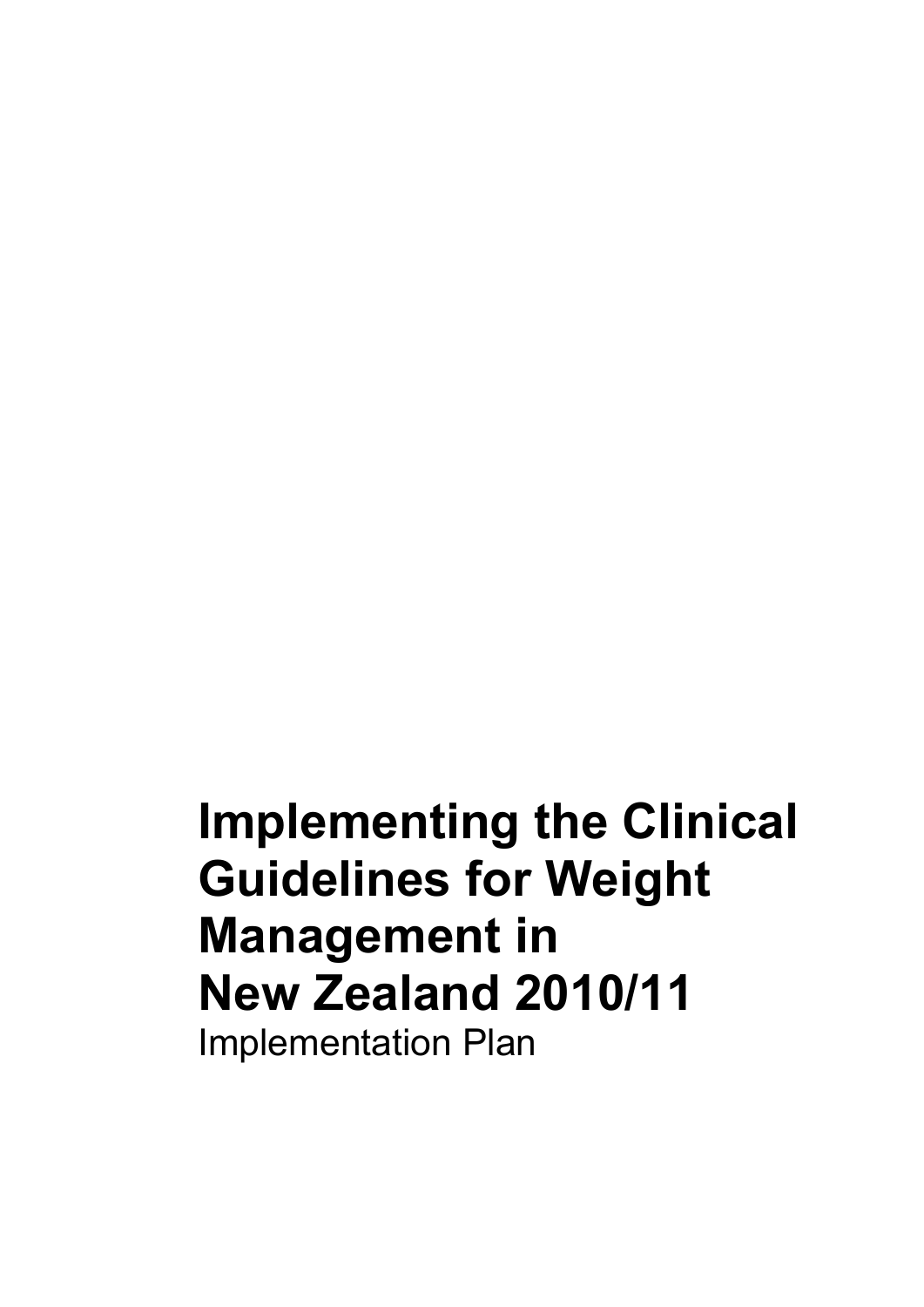Ministry of Health. 2010. *Implementing the Clinical Guidelines for Weight Management in New Zealand 2010/11*: Implementation Plan. Wellington: Ministry of Health.

> Published in September 2010 by the Ministry of Health PO Box 5013, Wellington 6145, New Zealand

> > ISBN 978-0-478-36679-2 (online) HP 5235

This document is available on the Ministry of Health's website: http://www.moh.govt.nz



MANATŪ HAUORA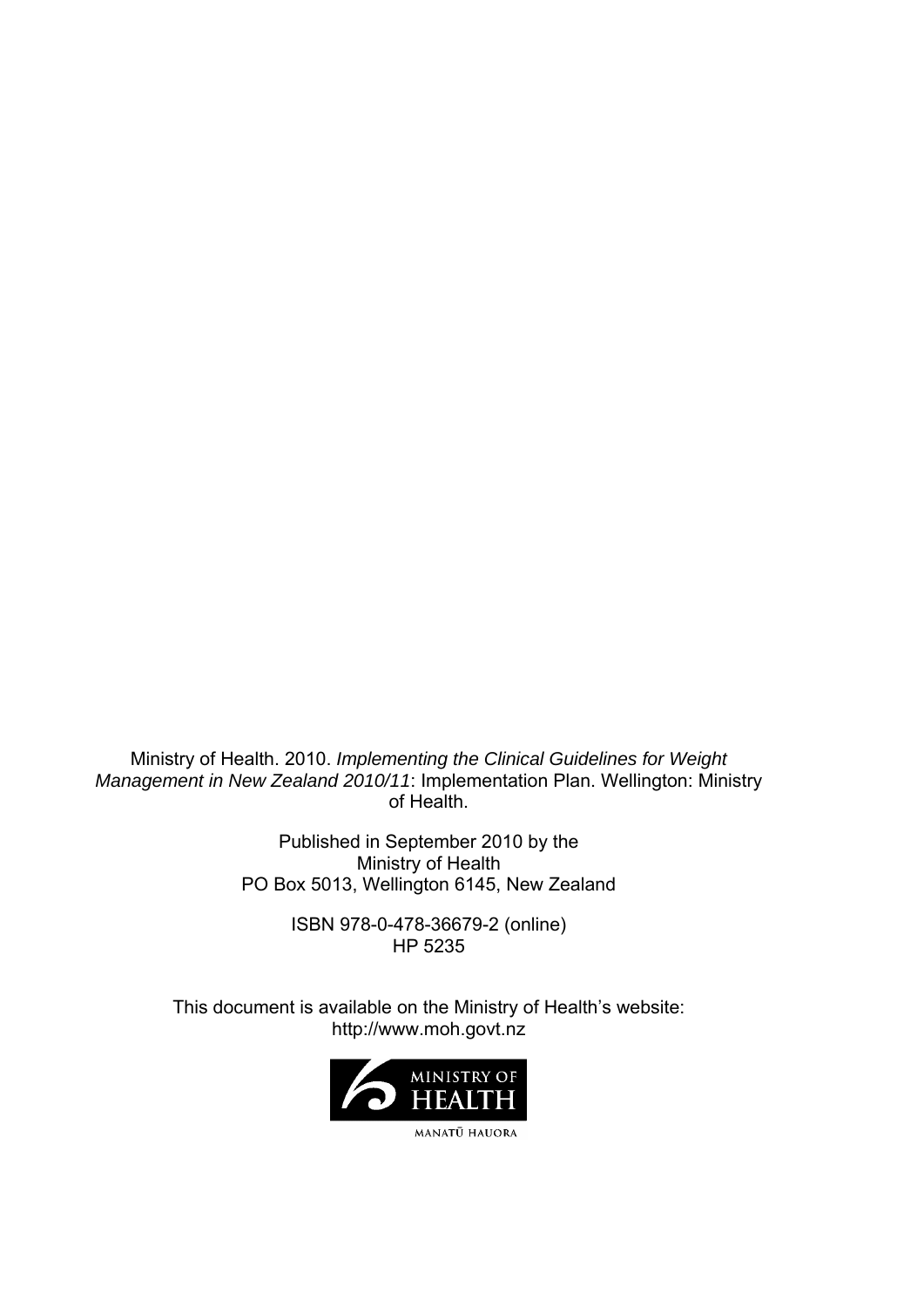# **Contents**

| 1              | Introduction                                                           | $\mathbf 1$    |
|----------------|------------------------------------------------------------------------|----------------|
|                | Implementing the Guidelines                                            |                |
|                | Purpose of this document                                               |                |
|                | Background to the Guidelines                                           |                |
|                | The four-step approach                                                 | $\overline{2}$ |
|                | The aim of implementing the four-step approach                         | 4              |
| $\overline{2}$ | The Context for Weight Management Treatment                            | 5              |
|                | The causes of poor weight management                                   | 5              |
|                | A case for change: the current approach to weight management treatment | 5              |
| 3              | <b>Implementation Tasks</b>                                            | 7              |
|                | <b>Communicating the Guidelines</b>                                    | 7              |
|                | Making weight management work for Māori                                | 7              |
|                | Making weight management work for other priority populations           | 8              |
| 4              | The Year Ahead for Weight Management Treatment                         | 9              |
|                | Objectives and actions                                                 | 9              |
|                | Who will be involved in the implementation process?                    | 12             |
|                | Measuring implementation success                                       | 13             |

## List of Tables

| Table 1: | Proposed steps for developing the digital communication tools and resources   | 10 |
|----------|-------------------------------------------------------------------------------|----|
| Table 2: | Proposed steps for developing the e-learning tools and resources              | 11 |
| Table 3: | Proposed steps for developing the face-to-face training tools and resources   | 11 |
| Table 4: | Proposed steps for developing the pilot digital 'joined-up' services resource | 12 |

## List of Figures

|           | Figure 1: The four-step approach                               | З  |
|-----------|----------------------------------------------------------------|----|
| Figure 2: | A person's average experience in the current environment       | 5  |
|           | Figure 3: Engagement levels                                    | 8  |
| Figure 4: | Ideal patient/consumer outcomes from successful implementation | 14 |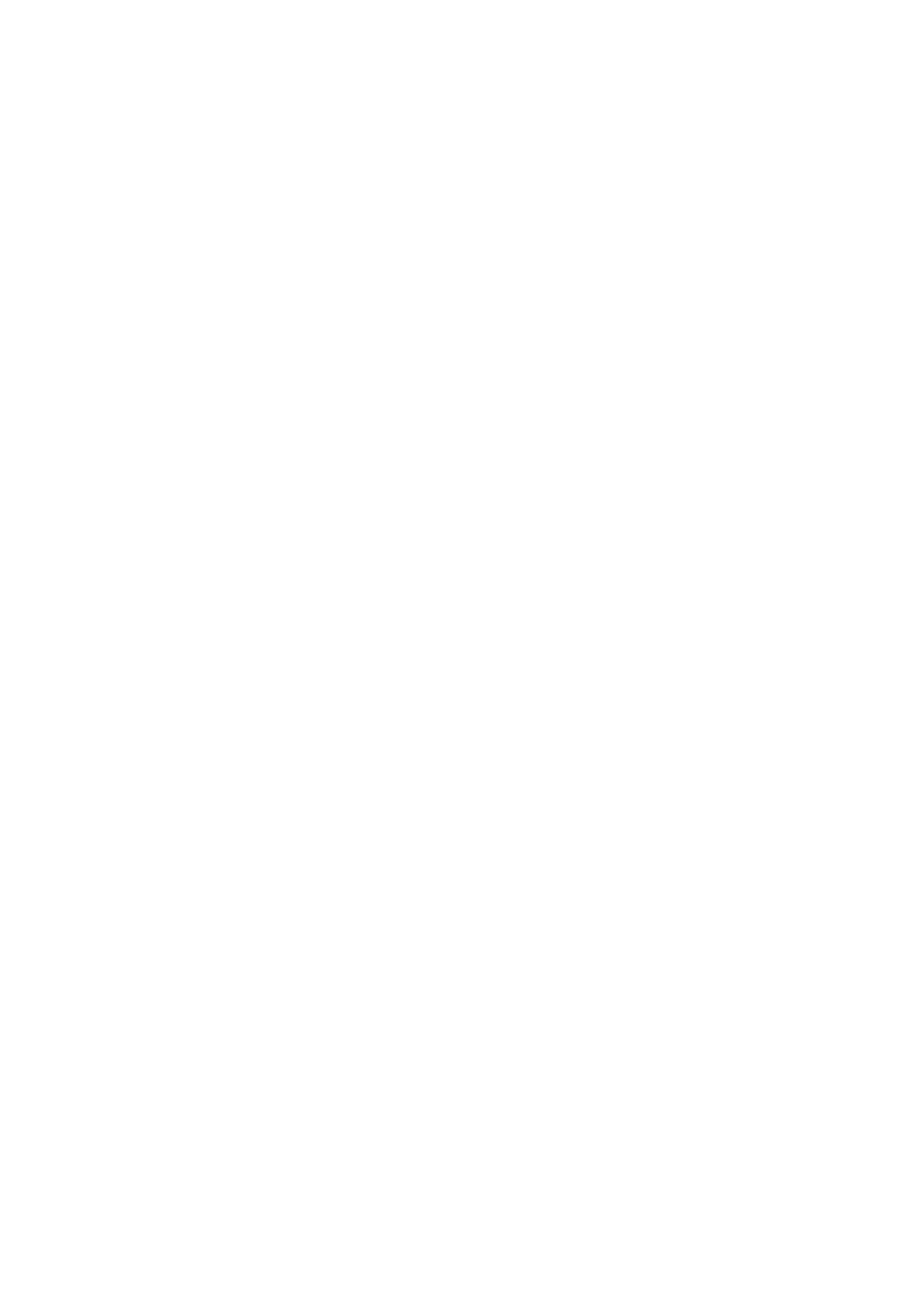# <span id="page-4-0"></span>**1 Introduction**

## <span id="page-4-1"></span>**Implementing the Guidelines**

The Ministry of Health aims to increase the number of New Zealanders with healthy weight. The first step in the current programme was the publication of the *Clinical Guidelines for Weight Management in New Zealand Adults* and the *Clinical Guidelines for Weight Management in New Zealand Children and Young People* (referred to here as 'the Guidelines'). National implementation of the Guidelines (and associated documents) is the next step in the process.

The activities outlined in this Implementation Plan aim to provide guidance to the sector to ensure national, regional and local consistency. In particular, the document is seeking to influence practice by reducing variation across the many weight management treatment initiatives, programmes, services and organisations in the private and public sector.

We acknowledge that many working in the area of weight management are busy, and are already successfully implementing the strategies and activities outlined in this document, but we would like to support the sector to do more within the current constraints.

## <span id="page-4-2"></span>**Purpose of this document**

The purpose of this document is to outline the activities that will be led by the Ministry of Health during the 2010/11 financial year to implement the Guidelines.

All activities included in this document are being developed to support frontline health care workers in the primary care and community health sector who provide healthy weight management advice and treatment to patients/consumers. This includes general practitioners, practice nurses, dieticians, community health workers, Māori community health workers, Pacific community health workers, and other allied health care workers.

## <span id="page-4-3"></span>**Background to the Guidelines**

Obesity is a major risk factor for many chronic, debilitating and life-threatening diseases. Over the past two decades the prevalence of obesity has more than doubled among New Zealanders. Obesity is more common in Māori, Pacific and South Asian populations compared with other New Zealanders.

The Ministry of Health commissioned the development of the Guidelines in 2008. They were developed by the Clinical Trials Research Unit at the University of Auckland, with technical advice and guidance from the Guidelines Technical Advisory Group. Development also included key informant interviews, road testing with frontline health care workers and primary health organisations, engagement with some Māori and Pacific stakeholders, and literature reviews on best practice information for Māori and Pacific peoples.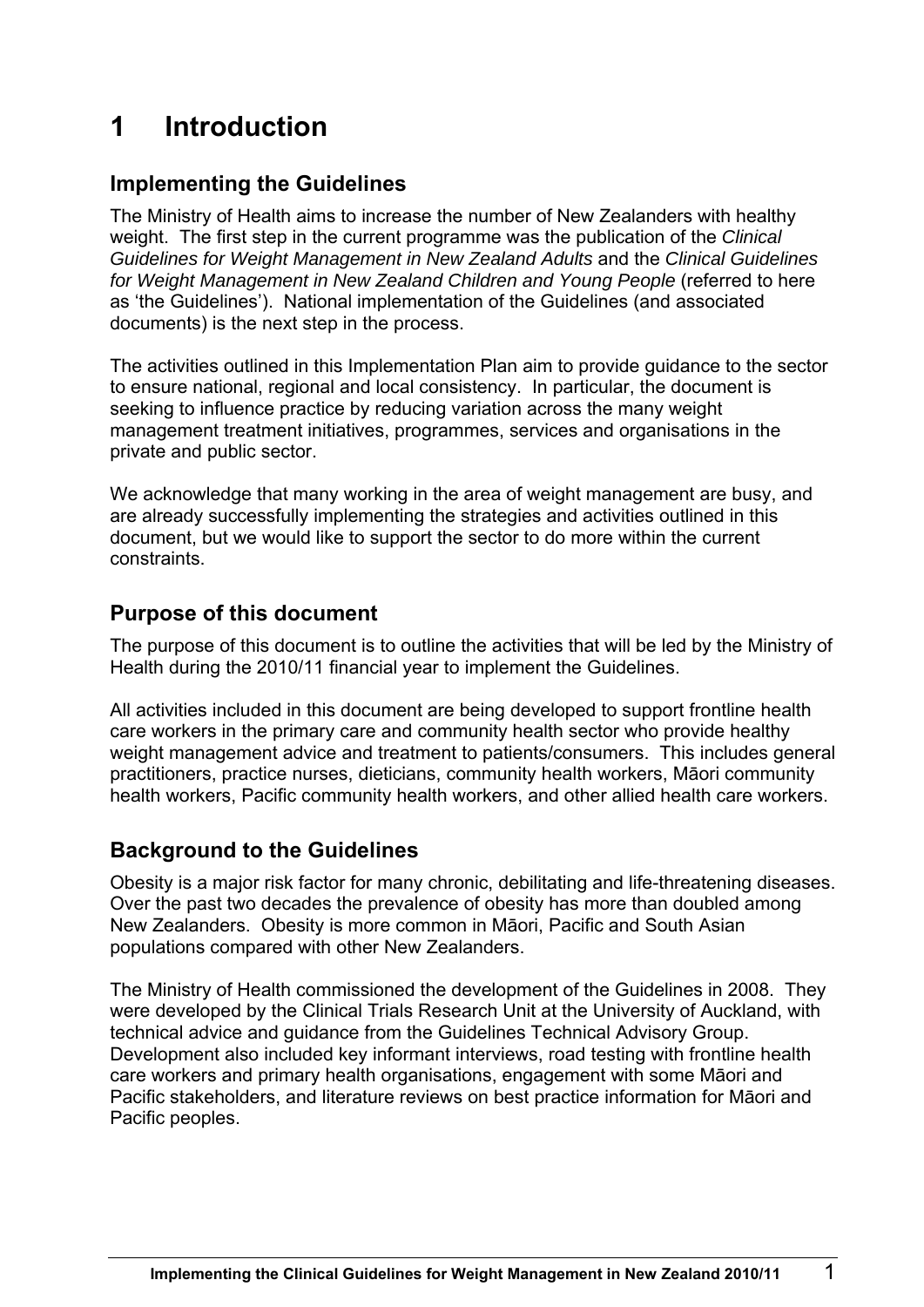Primary prevention of overweight and obesity, although vitally important, was outside the scope of these Guidelines.

In this financial year the implementation of the Guidelines will focus on the development of:

- digital communication tools and resources
- training tools and resources.

## <span id="page-5-0"></span>**The four-step approach**

The Guidelines are structured around the 'four-step approach' (see Figure 1), whereby frontline health care workers:

- Step 1: raise awareness
- Step 2: identify need and the context for action
- Step 3: determine options for action (FAB):
	- provide advice on **food** (and fluid) intake for patients/consumers
	- promote regular **activity** among patients/consumers
	- facilitate **behavioural** support for patients/consumers
	- where appropriate, consider drugs or surgery.
- Step 4: maintain contact and support.

In particular, links to the resources available will be provided to help frontline health care workers provide options for action (outlined in Step 3 above).

This four-step approach was identified following engagement with the sector during the development of the Guidelines. As a result, this approach can be seen as a reflection of some of the current best practice occurring within the sector.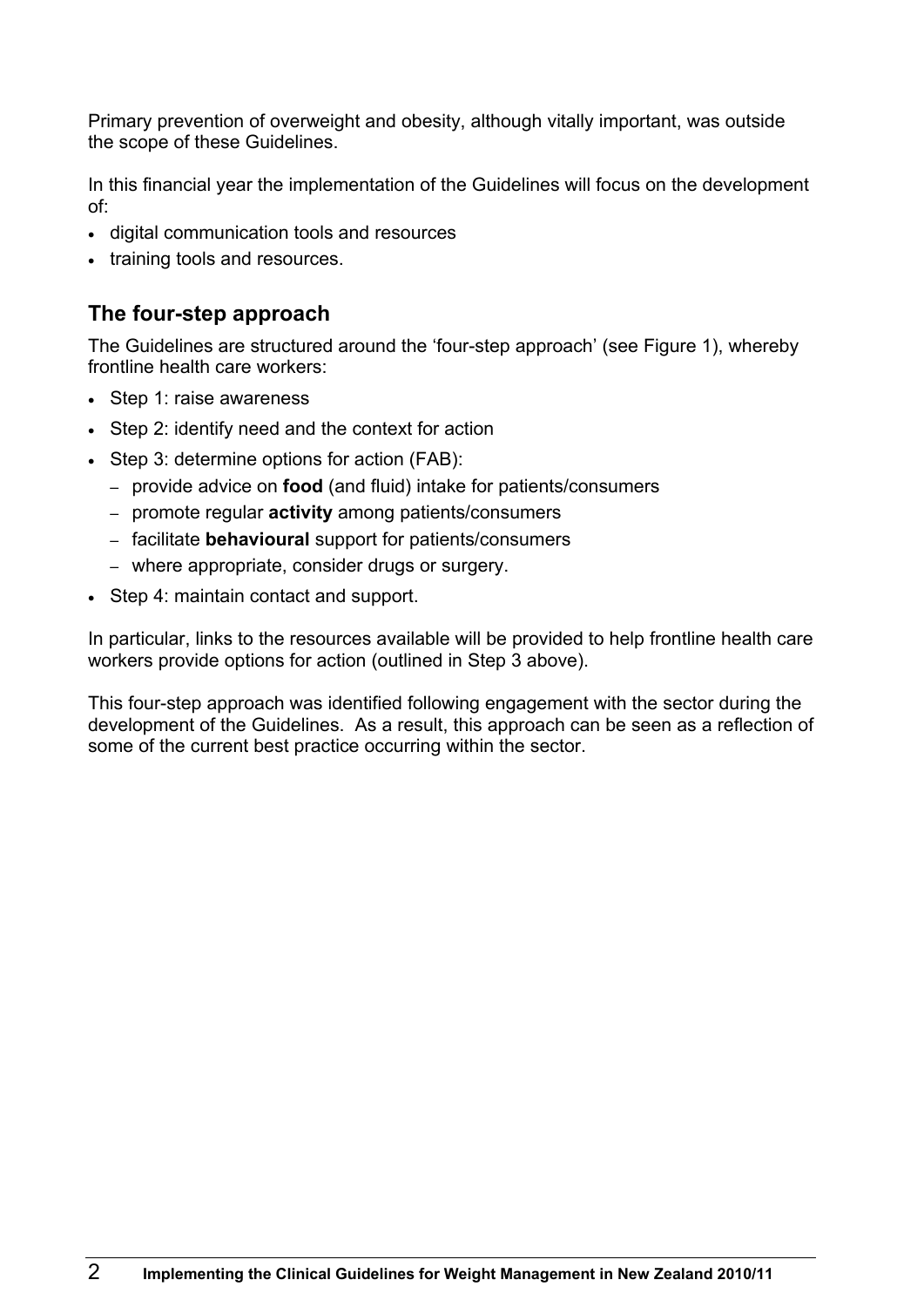#### **Figure 1:** The four-step approach

<span id="page-6-0"></span>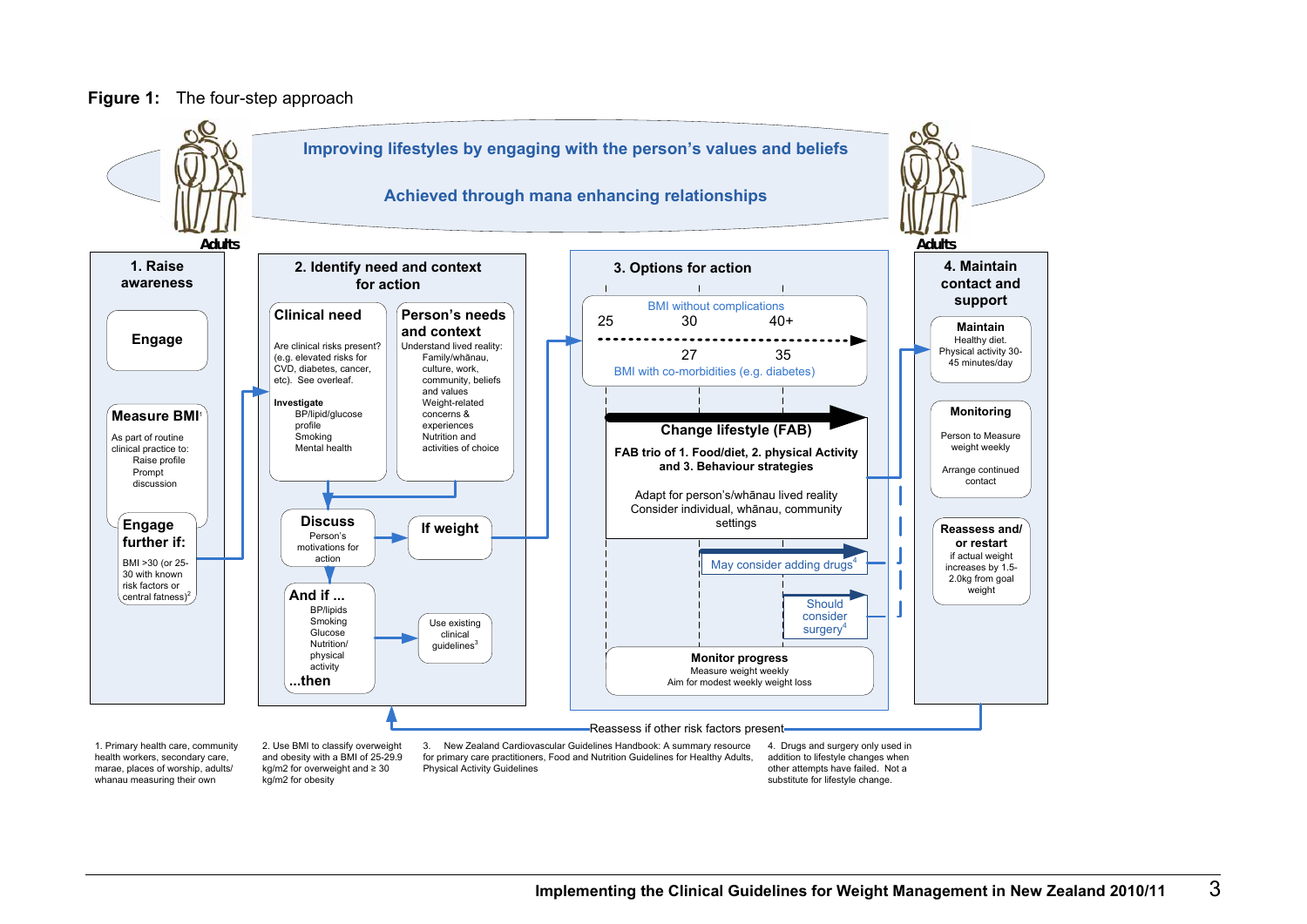T he Guidelines and their implementation must work for and prioritise Māori, Pacific and S outh Asian populations in New Zealand.

T he Guidelines highlight the importance of the relationship between frontline health care workers and their patients/consumers. In particular, they stress that the relationship must be built on rapport, respect and trust. M any frontline health care workers already understand the importance of dev eloping these aspects of a relationship with their patients/consumers and use the[m](#page-7-1) in everyday pr actice. This concept is referred to as .<br>'mana-enhancing relationships'.<sup>[1](#page-7-1)</sup>

T he Guidelines point out that an improved clinical outcome can be achieved through the ongoing development of these relationships, which can be further enhanced if frontline health care workers ensure they take into consideration the current circumstances of their patient's/consumer's life. This is br oadly termed 'lived realities' in the Guidelines, a lthough we acknowledge that frontline health care workers may be using other t echniques.

## <span id="page-7-0"></span>**The aim of implementing the four-step approach**

The aim of implementing the four-step approach is to:

- motivate and support frontline health care workers to increasingly implement the fourstep approach in their everyday practice
- ensure the delivery of evidence-based weight management advice and treatment
- achieve consistency in the delivery of weight management advice and treatment
- help ensure that people who are overweight and obese get better treatment, sooner and more conveniently.

T he success of implementing the four-step approach will be measured by an increase in weight loss initiation and improved weight loss maintenance. However, an underlying goal of the four-step approach is *not* to add yet another programme to the menu of treatment interventions that frontline health care workers currently deliver, but to change the way healthy weight management advice and treatment are seen by frontline health care workers. The goal is to support the integration of healthy weight management and l ifestyle advice into the day-to-day activity of the sector.

<span id="page-7-1"></span><sup>1</sup> See the Guidelines for further explanation.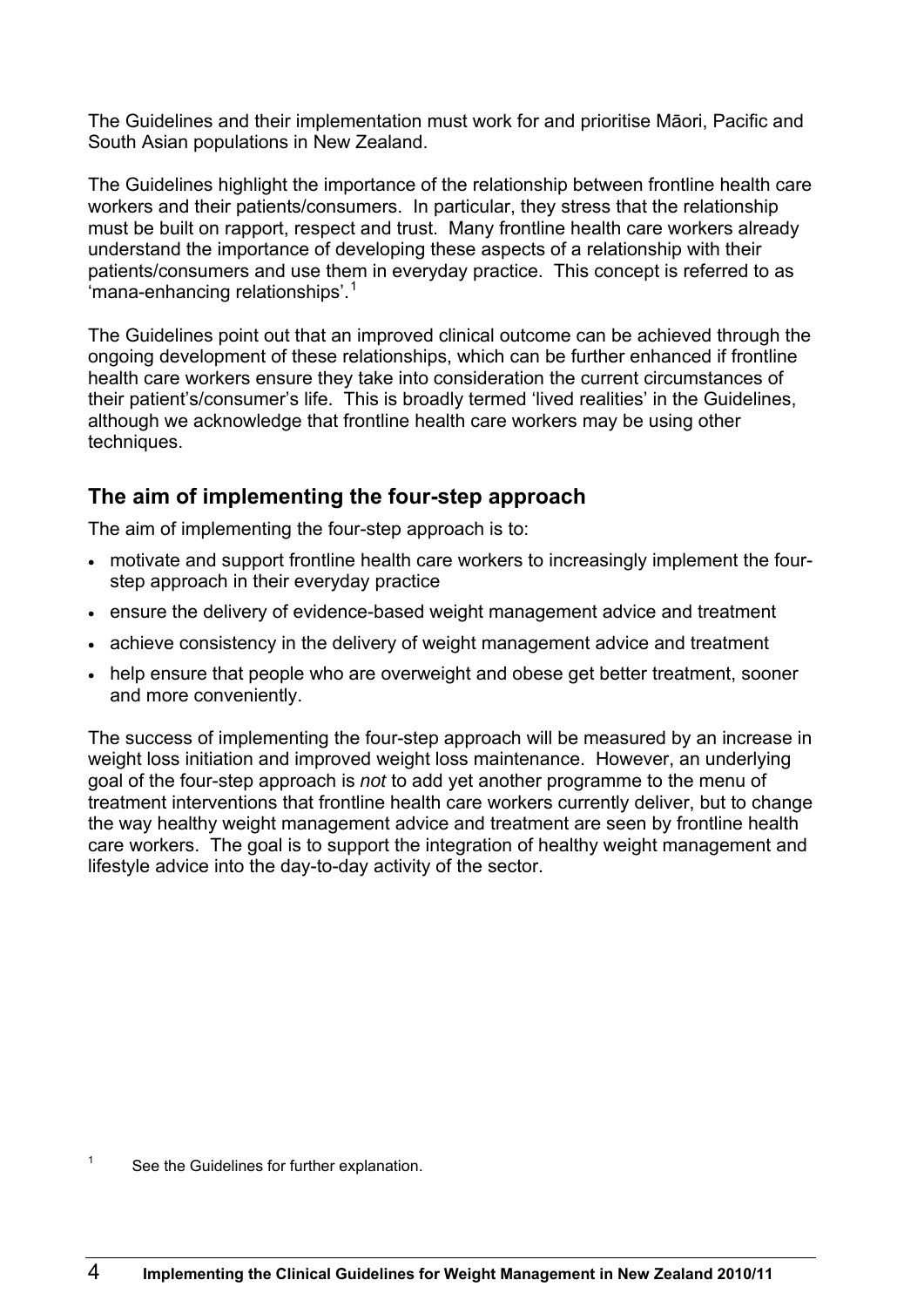## <span id="page-8-0"></span>**2 The Context for Weight Management Treatment**

## <span id="page-8-1"></span>**The causes of poor weight management**

A positive imbalance between energy in and energy out causes the body to store the excess as body fat. Poor weight management is the result of an imbalance between energy input and energy expenditure.

Although this energy imbalance is well observed, the underlying reasons are often complex. They rest on environmental and social determinants – the 'lived realities' of people – and their underlying values and beliefs. These are all important when considering the implementation of the Guidelines.

### <span id="page-8-2"></span>**A case for change: the current approach to weight management treatment**

Figure 2 summarises a person's average experience of health care at each step of the four-step approach in the current environment. There is significant variation in patient/ consumer experiences, from excellent care to sub-optimal care, depending on the resources, skills and perspectives of health care providers and workers.

| <b>Guidelines</b><br>steps        | Raise<br>1<br>awareness                                                                             | $\rightarrow$ | <b>Identify need</b><br>$\mathbf{2}$<br>and context for<br>action                                                                                    | $\rightarrow$ | <b>Options for action</b><br>3                                                                                                                                                                                                                                                                                                                 | $\rightarrow$ | <b>Maintain</b><br>4<br>contact and<br>support                                                                                                                                                              |
|-----------------------------------|-----------------------------------------------------------------------------------------------------|---------------|------------------------------------------------------------------------------------------------------------------------------------------------------|---------------|------------------------------------------------------------------------------------------------------------------------------------------------------------------------------------------------------------------------------------------------------------------------------------------------------------------------------------------------|---------------|-------------------------------------------------------------------------------------------------------------------------------------------------------------------------------------------------------------|
| Current<br>consumer<br>experience | BMI is generally<br>not known.<br>Healthy weight<br>messages are not<br>systematically<br>received. |               | The patient's lived<br>reality, values and<br>context are often<br>ignored, and clinical<br>components tend to<br>have a disease<br>focus (eg, CVD). |               | Advice is often<br>inconsistent and is not<br>systematically informed<br>by evidence.<br>There is only occasional<br>referral to support<br>services. Diet, physical<br>activity and behavioural<br>strategies are often<br>separate.<br>There is low awareness of<br>community-based<br>services so patients are<br>often not referred there. |               | Some people are<br>followed up if they<br>are using a weight<br>management<br>support service<br>while others may be<br>followed up as a<br>result of participating<br>in a chronic care<br>type programme. |

<span id="page-8-3"></span>**Figure 2:** A person's average experience in the current environment

Following are some of the main features of the current lack of a consistent approach to weight management across the health system.

- There are widely varying interactions between patients and frontline health care workers, ranging from very deep, mutual relationships to very 'clinical' interactions.
- Assessing weight and initiating weight management interventions are not occurring systematically.
- Many private sector weight management organisations promote ineffective solutions.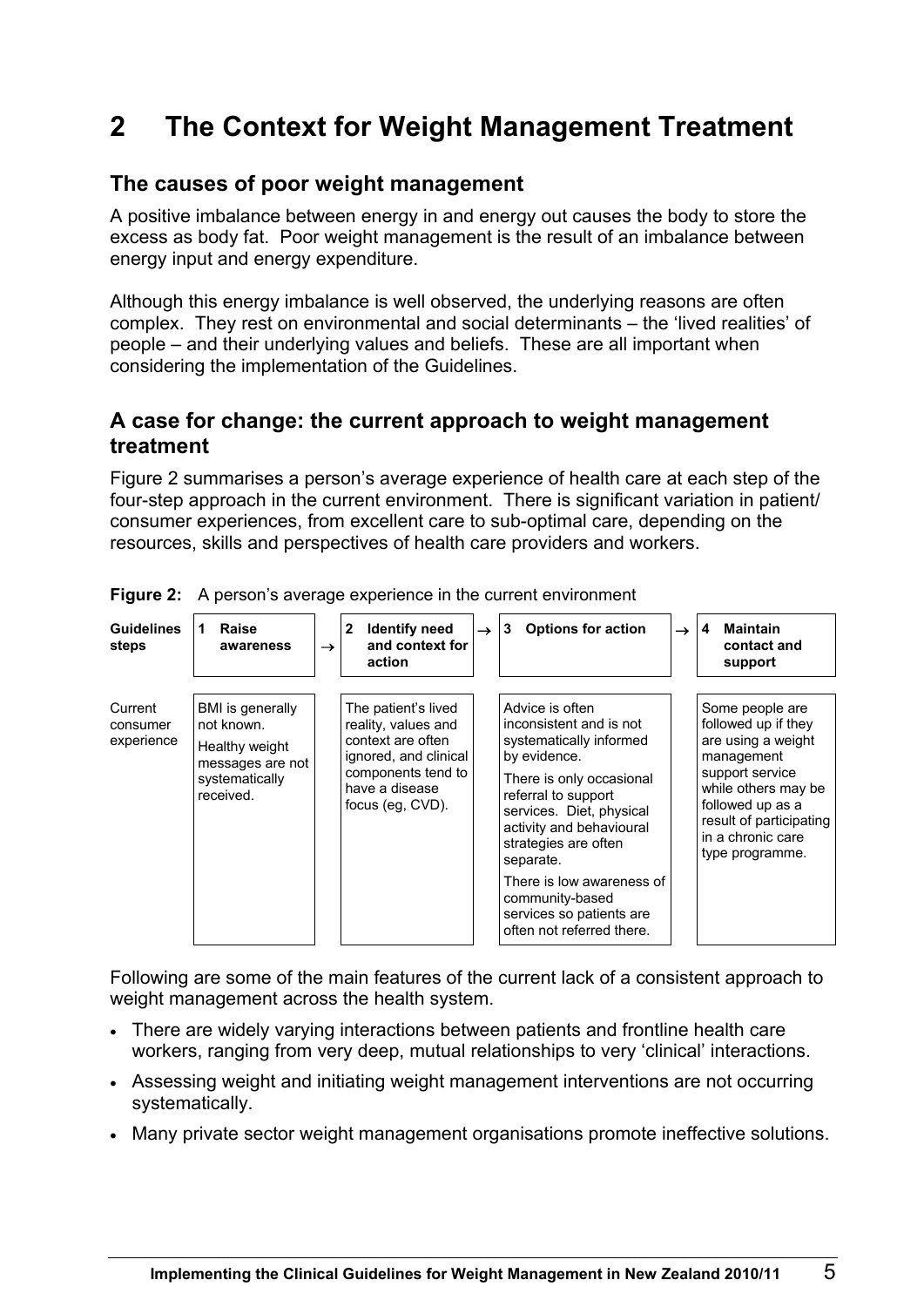- Lifestyle change strategies often don't include behavioural strategies and don't reflect people's cultural context and real-life constraints (their 'lived realities').
- Advice can often be inconsistent.
- There are some high-quality dedicated weight management support services, but their availability varies across the country.
- There is a lack of self-management approaches that are relevant to high-needs populations, such as whānau ora, mana-enhancing relationships, or understanding lived realities.
- Bariatric surgery is not publicly available for many people who would benefit from it. Where it is available, priority populations are getting fewer operations relative to their need.
- Sometimes weight management follow-up only occurs within the context of the management of other chronic conditions, such as diabetes.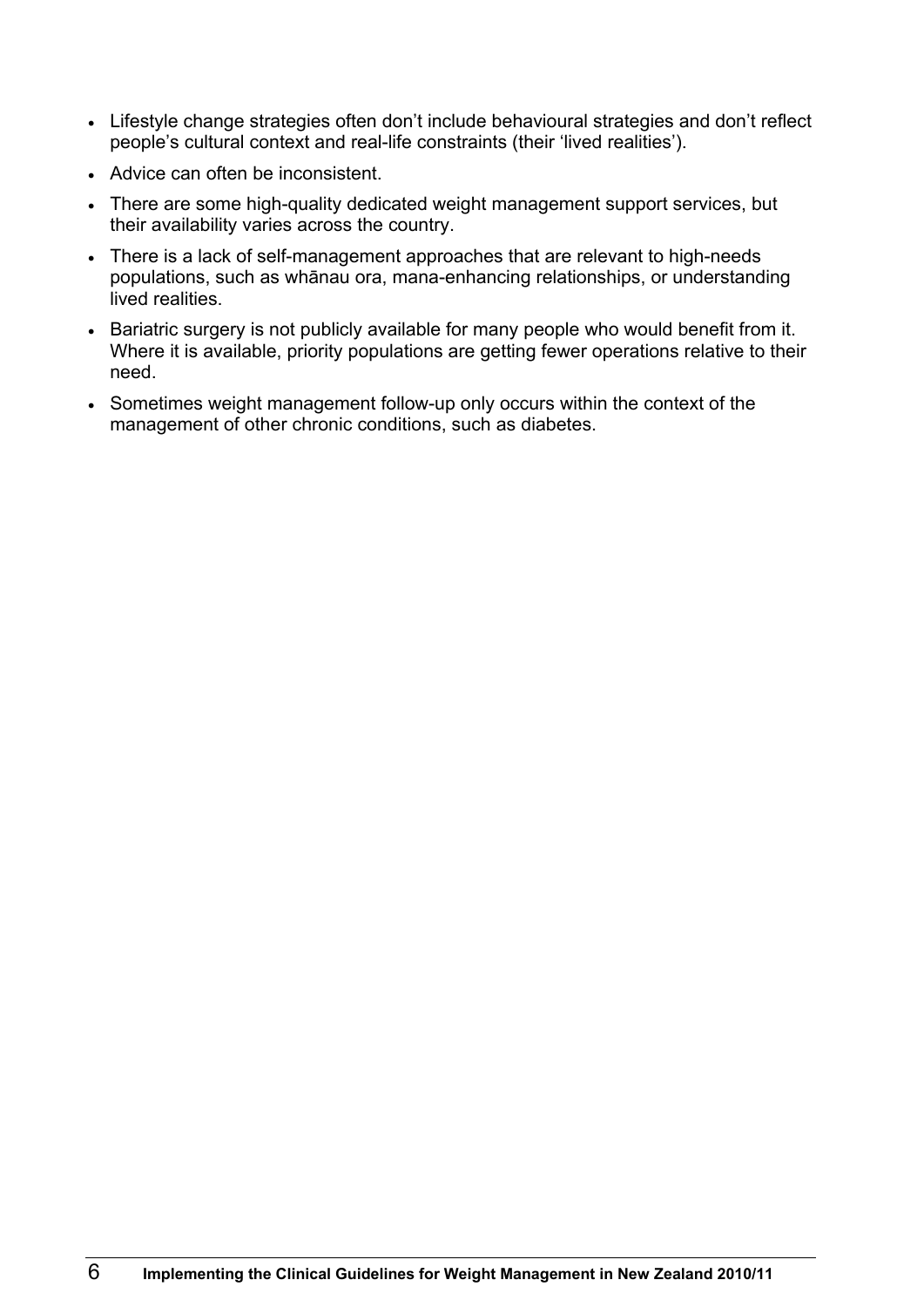# <span id="page-10-0"></span>**3 Implementation Tasks**

## <span id="page-10-1"></span>**Communicating the Guidelines**

National and international evidence and best practice in weight management show that supporting patients/consumers to undertake the four-step approach is crucial to increasing the number of people with a healthy weight.

The task is to implement the Guidelines through agreed focus areas and related actions. These include:

- encouraging frontline health care workers to implement the Guidelines
- supporting frontline health care workers to deliver the key steps in the Guidelines
- encouraging consumers to act, and to ask for assistance.

In this current financial year the Ministry of Health will focus on communicating the Guidelines to frontline health care workers and raising awareness of the Guidelines to patients/consumers. This will be done using a number of approaches.

Key messages will be developed that summarise the key steps contained in the Guidelines. These key messages will inform the communication and training tools and resources.

Digital communication tools and resources will be developed that are highly visible and increase the breadth and reach of the programme by utilising a multi-levelled, multipronged approach. These will include social media, email marketing, online marketing communications and search engine optimisation strategies to gain market share, ultimately leading to the message being spread by word-of-mouth.

Training tools and resources will be developed that help frontline health care workers understand and implement the key steps in their everyday practice. To do this, we will be providing a mix of e-learning and traditional face-to-face methods of training.

## <span id="page-10-2"></span>**Making weight management work for Māori**

He Korowai Oranga: Māori Health Strategy provides a framework for improving Māori health. The goal of He Korowai Oranga is whānau ora: realising Māori potential through four key pathways:

- whānau, hapū, iwi and community development
- Māori participation in the health and disability sector (eg, supporting effective Māori health providers and a highly skilled Māori workforce)
- effective health and disability services
- working across sectors to address the broader determinants of health (eg, social development, education and housing).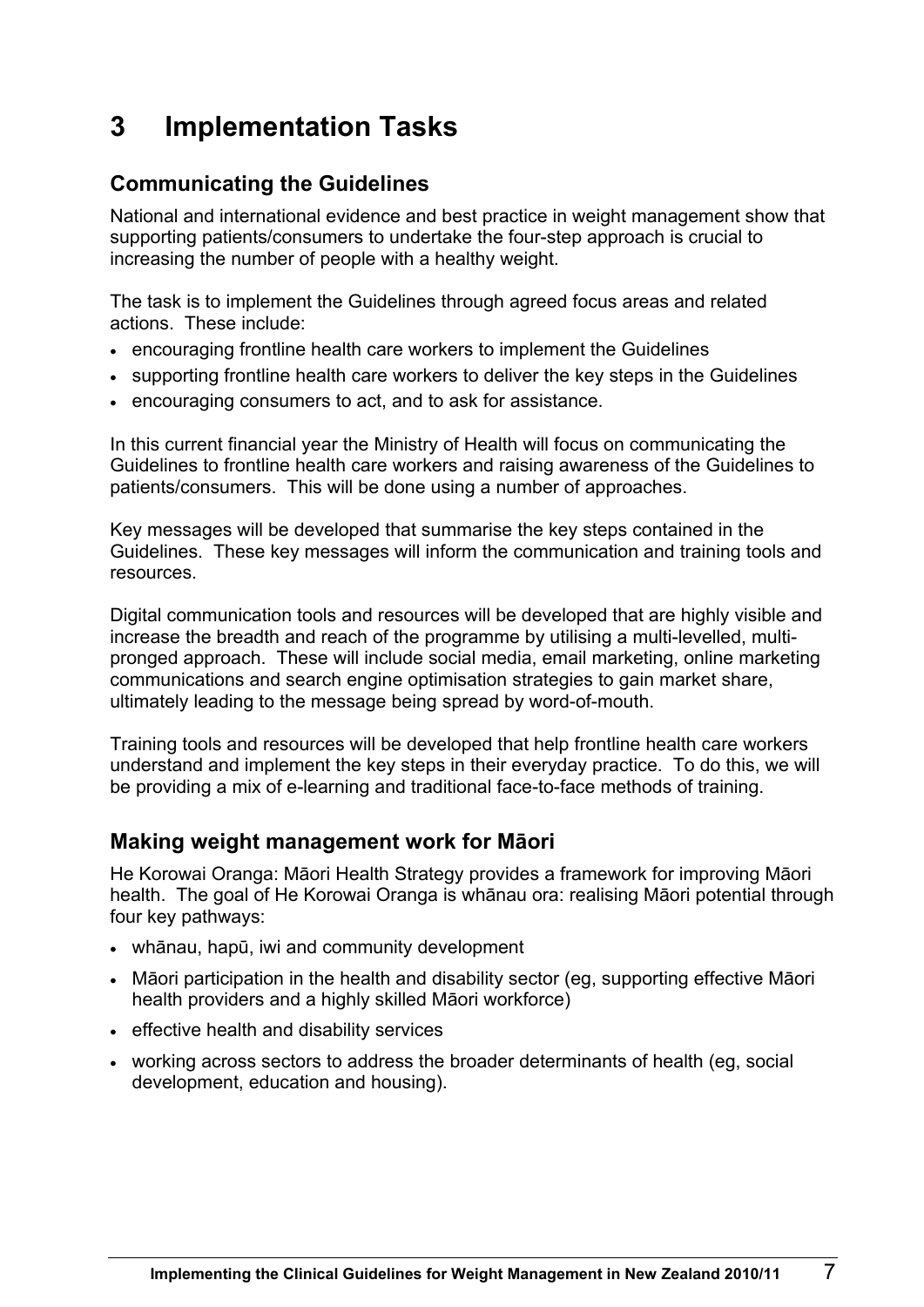### **A pragmatic approach for Māori**

To contribute to the pragmatic implementation of He Korowai Oranga in the area of weight management, three strategic actions have been identified:

- accelerate the development of a culturally competent sector that understands the lived realities of Māori and the importance of mana-enhancing relationships
- ensure effective health services for Māori are provided by both non-Māori-led and Māori-led providers
- promote the ongoing development of Māori-led providers and the Māori workforce.

## <span id="page-11-0"></span>**Making weight management work for other priority populations**

The challenge for health care systems seeking to support sustained behaviour change is to engage patients/consumers through their beliefs and values ('Underlying Assumptions', at the bottom of the triangle). Engagement that focuses on action or inaction and what people do ('Artifacts and behaviours', at the top of the triangle in Figure 3) can often result in a 'blame' or 'deficit' type of discussion rather than an empowering one.



<span id="page-11-1"></span>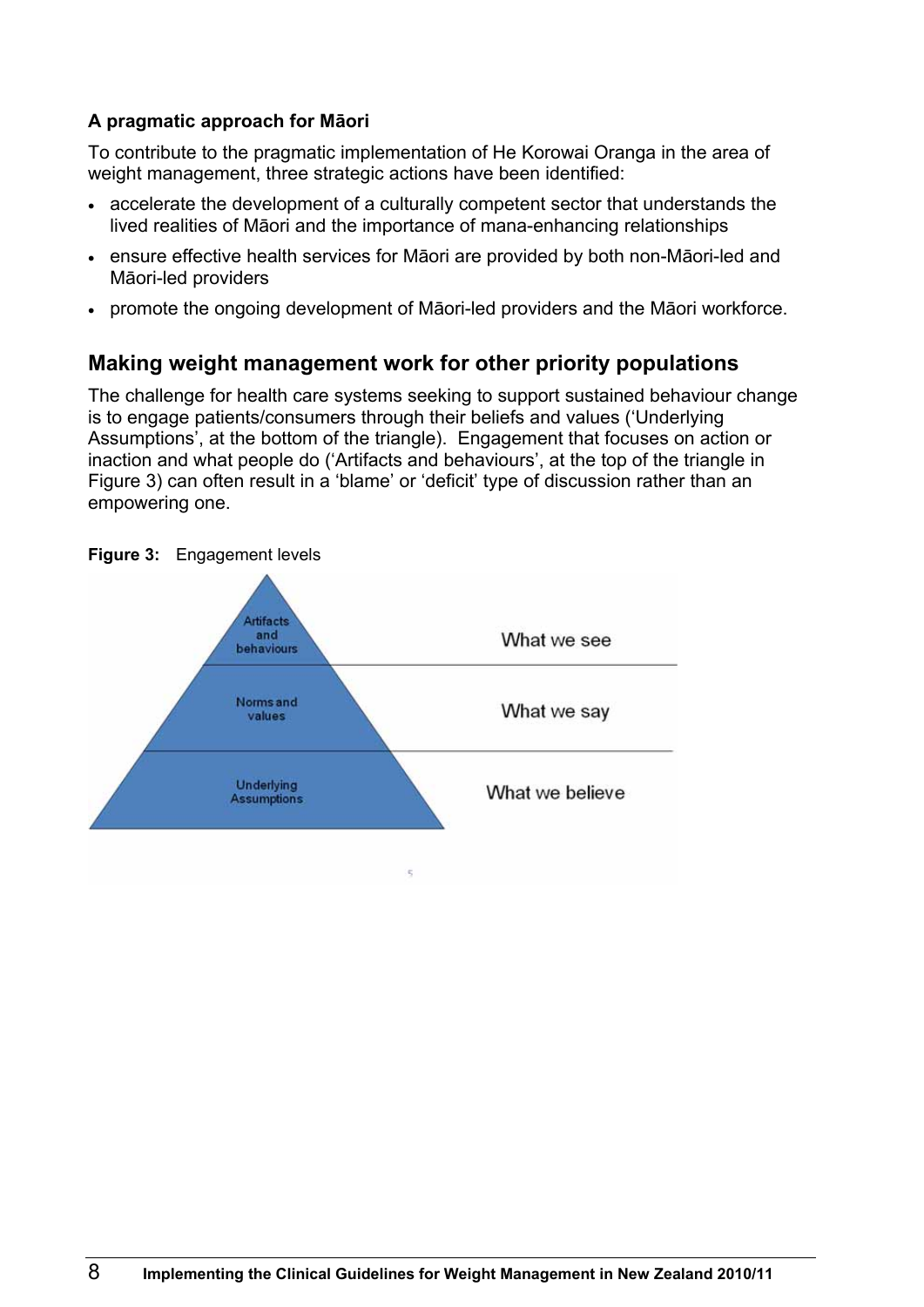## <span id="page-12-0"></span>**4 The Year Ahead for Weight Management Treatment**

## <span id="page-12-1"></span>**Objectives and actions**

The Ministry of Health has three main objectives for the 2010/11 financial year:

- to encourage frontline health care workers to increasingly implement the Guidelines
- to support frontline health care workers to increasingly deliver the key steps in the **Guidelines**
- to encourage patients/consumers to act and ask for assistance more often.

#### **Objective 1: To encourage frontline health care workers to increasingly implement the Guidelines**

### **Description**

The four-step approach of the Guidelines needs to be embedded into standard or everyday clinical practice. This will be done by:

- convincing frontline healthcare workers that they can help change patients'/ consumers' health behaviours to achieve a healthy weight
- promoting the Guidelines, which contain evidence-based advice and strategies that will help people to achieve and maintain a healthy weight
- promoting awareness and knowledge of the key steps in treating overweight to both obese patients/consumers and frontline health care workers (this will include links to current resources)
- integrating the Guidelines into the undergraduate training of frontline healthcare workers.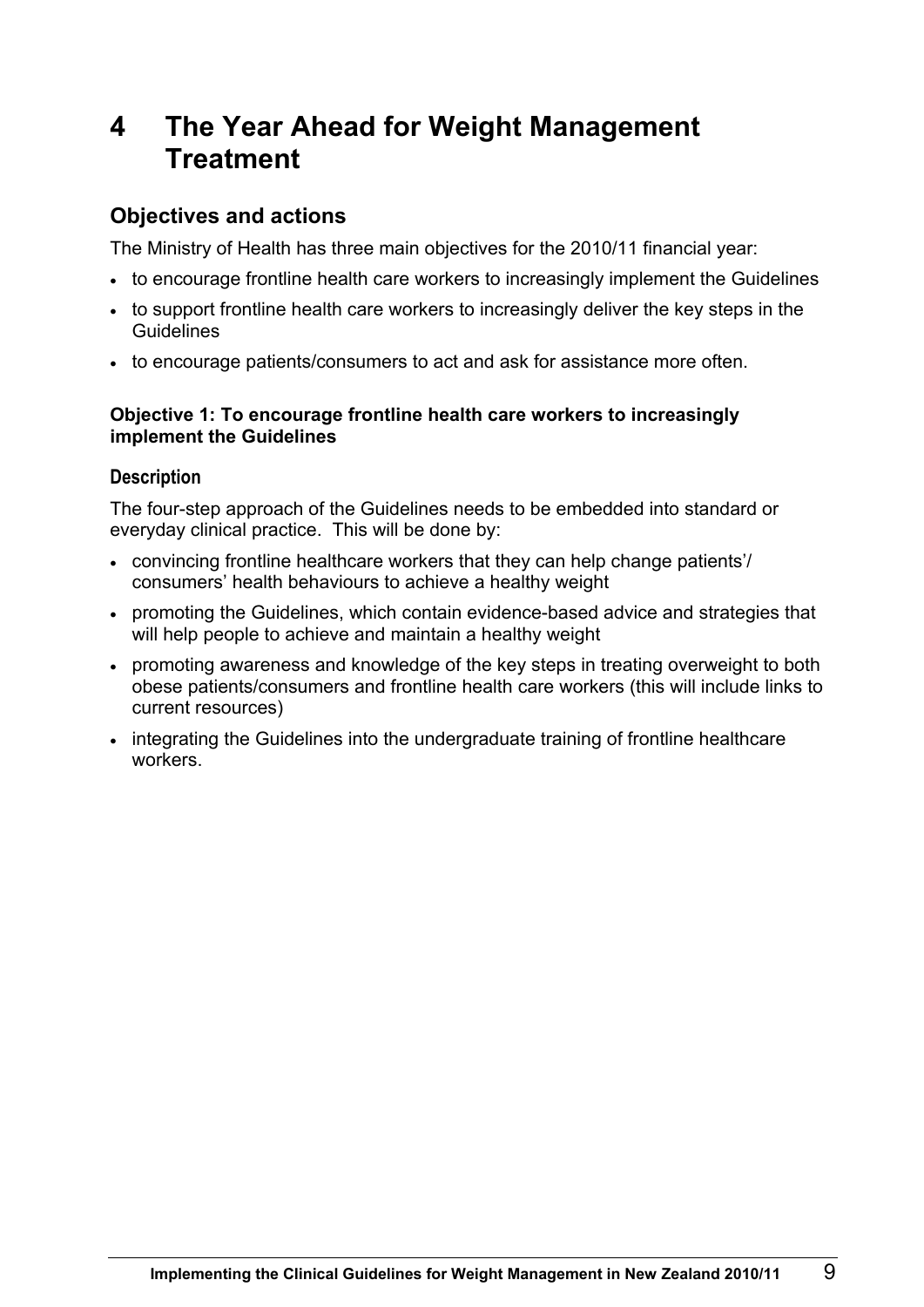**Action 1: Develop digital communication tools and resources that encourage frontline health care workers to integrate the key messages of the Guidelines (for Adults and Children and Young People) into the systems and processes of their routine clinical practice** 

<span id="page-13-0"></span>**Table 1:** Proposed steps for developing the digital communication tools and resources

| <b>Steps</b>                                                                                                                                                                                     | <b>Milestones</b> |
|--------------------------------------------------------------------------------------------------------------------------------------------------------------------------------------------------|-------------------|
| <b>Strategy development</b>                                                                                                                                                                      | August 2010       |
| Develop the Digital Communications Strategy                                                                                                                                                      |                   |
| <b>Brand development</b>                                                                                                                                                                         | September 2010    |
| Develop a recognisable brand for the four-step approach in the Guidelines to prompt action<br>$\bullet$<br>by frontline health care workers                                                      |                   |
| Digital channel development                                                                                                                                                                      | September 2010    |
| Develop the web portals and digital channels<br>$\bullet$                                                                                                                                        |                   |
| Segmentation and targeting                                                                                                                                                                       | October 2010      |
| Translate the key messages of the Guidelines into digital communication tools and<br>$\bullet$<br>resources for frontline health care workers                                                    |                   |
| Translate the key messages of the Guidelines into digital communication tools and<br>$\bullet$<br>resources to raise awareness among patients/consumers that advice and support are<br>available |                   |
| <b>Resource development</b>                                                                                                                                                                      | November 2010     |
| Develop a digital 'Quick Reference Guide'                                                                                                                                                        |                   |
| Establish the social media platforms<br>٠                                                                                                                                                        |                   |
| Test and modify the digital communication tools and resources                                                                                                                                    | February 2010     |

### **Objective 2: Support frontline health care workers to increasingly deliver the key steps in the Guidelines**

### **Description**

The key area of focus is on developing training tools and resources for frontline health care workers to support them to provide quality care to their patients/consumers, using a combination of traditional and more innovative solutions. In particular, this will involve:

- providing training that will equip frontline health care workers with the technical knowledge and skills to deliver the four-step approach
- promoting incentives, such as continuing medical education (CME) points, to encourage the utilisation of training.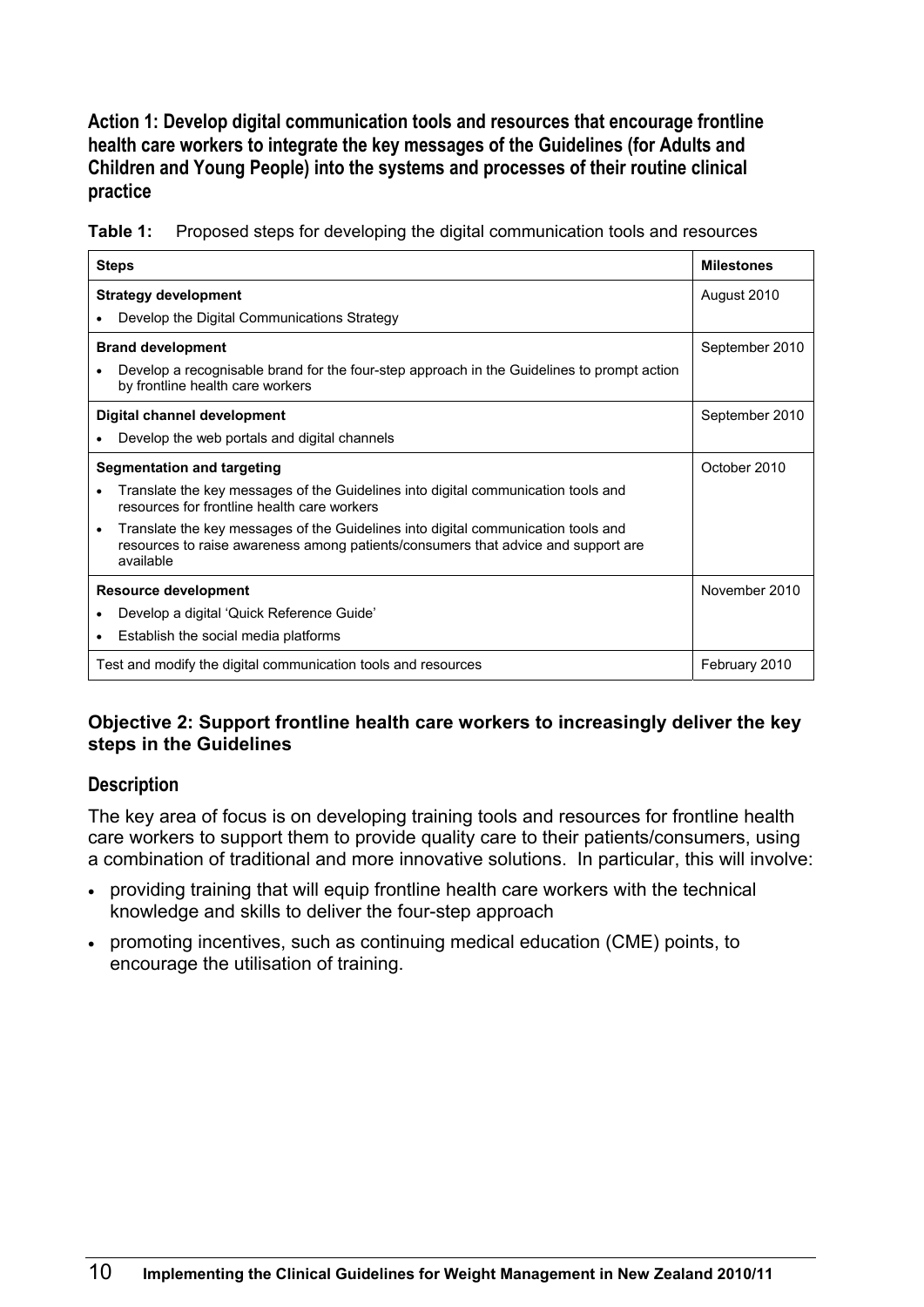**Action 2: Develop and implement an e-learning training tool and resources that will enable busy frontline health care workers to obtain the knowledge and skills to support them in helping patients/consumers to achieve and maintain a healthy weight** 

**Action 3: Develop and implement a face-to-face training tool and resources, and deliver 10 pilot workshops** 

<span id="page-14-0"></span>

|  | <b>Table 2:</b> Proposed steps for developing the e-learning tools and resources |  |  |  |
|--|----------------------------------------------------------------------------------|--|--|--|
|--|----------------------------------------------------------------------------------|--|--|--|

|                                     | <b>Steps</b>                                                                 |  |  |  |  |
|-------------------------------------|------------------------------------------------------------------------------|--|--|--|--|
| <b>Strategy development</b>         | August 2010                                                                  |  |  |  |  |
|                                     | Design and develop the e-learning training strategy                          |  |  |  |  |
|                                     | <b>Content development</b>                                                   |  |  |  |  |
|                                     | Develop and build education content, hosting, audio and reporting components |  |  |  |  |
|                                     | Seek Royal NZ College of General Practitioners endorsement (CME points)      |  |  |  |  |
| $\bullet$                           | Fit branding and develop website portals                                     |  |  |  |  |
| Test and modify tools and resources | January 2010                                                                 |  |  |  |  |
| Launch e-learning tool              | February 2011                                                                |  |  |  |  |

#### <span id="page-14-1"></span>**Table 3:** Proposed steps for developing the face-to-face training tools and resources

| <b>Steps</b>                                                                         | <b>Milestones</b> |
|--------------------------------------------------------------------------------------|-------------------|
| <b>Strategy development</b>                                                          | November 2010     |
| Design and develop the face-to-face training strategy                                |                   |
| Face- to-face training strategy finalised                                            |                   |
| <b>Content development</b>                                                           | January 2011      |
| Develop and build the educational content and components, and translate key messages |                   |
| Align to the Ministry of Health's cultural training competencies                     |                   |
| Pilot training delivered, reviewed and modified                                      | March 2011        |
| 10 pilot workshops delivered                                                         |                   |

### **Description**

Another key focus is on developing a pilot digital 'joined-up' services resource that endeavours to support frontline health care workers to better help their patients/ consumers. This action aims to build on information links already available for frontline health care workers. The primary focus is on ensuring frontline health care workers can identify the local services available to support patients/consumers to achieve and maintain a healthy weight.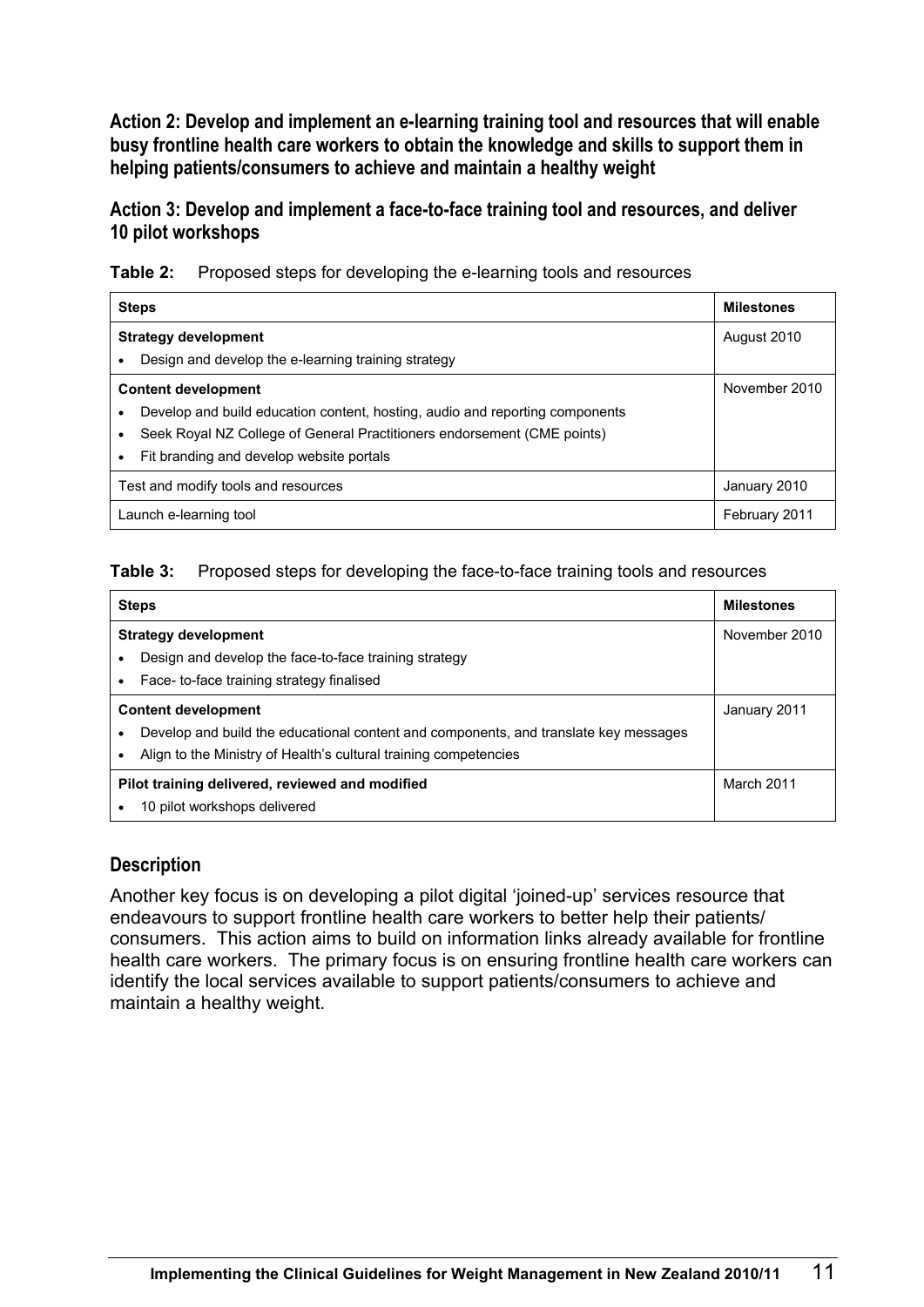### **Action 4: Facilitate the development of a pilot digital 'joined-up' services resource across the public and private sectors**

<span id="page-15-1"></span>**Table 4:** Proposed steps for developing the pilot digital 'joined-up' services resource

| <b>Steps</b>                                                                                   | <b>Milestones</b> |
|------------------------------------------------------------------------------------------------|-------------------|
| <b>Process development</b>                                                                     | August 2010       |
| Identify the process for developing the pilot digital joined-up services resource<br>$\bullet$ |                   |
| Identify the pilot areas                                                                       | September 2010    |
| Undertake a stocktake of existing joined-up services resources in the pilot areas              | November 2010     |
| Develop the draft pilot digital joined-up services resource                                    | December 2010     |
| Test and modify the pilot digital joined-up services resource                                  | March 2011        |

### **Objective 3: Encourage consumers to act, and to ask for assistance more often**

### **Description**

Increasing patient/consumer demand for assistance in a managed way will increase the likelihood of achieving and maintaining a healthy weight. Achieving this objective contributes to this by increasing awareness that frontline health care workers can provide advice and treatment to help patients/consumers achieve and maintain a healthy weight.

**Action 5: Develop digital communication tools and resources that empower and enable patients/consumers to seek and engage in help and support from frontline health care workers to achieve and maintain a healthy weight, especially for Māori, Pacific and South Asian populations** 

The milestones for these outputs are included in Table 4.

## <span id="page-15-0"></span>**Who will be involved in the implementation process?**

The following programmes, services and organisations will be targeted to receive the digital communication messages and may choose to participate in the training programmes. Also, where appropriate, the following programmes, services and organisations will be included in the development of the pilot digital 'joined up' services resource:

- general practice
- community-based programmes, services and organisations (eg, marae, Pacific church-based programmes)
- primary care programmes and services (eg, CarePlus, Get Checked, CVD Risk, One Heart Many Lives)
- District Health Boards
- primary health organisations
- secondary services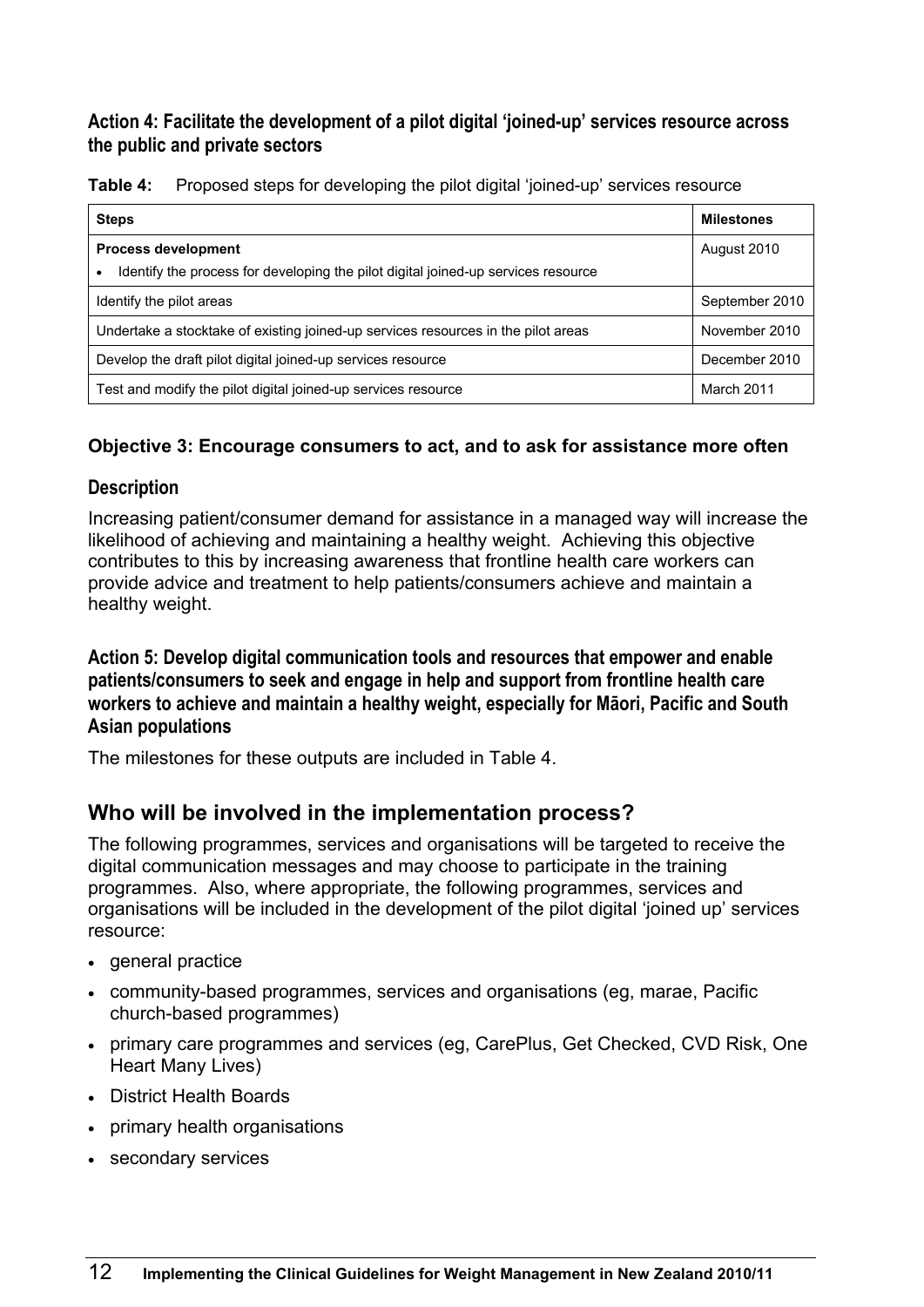- non-governmental organisations (eg, Agencies for Nutrition Action National Heart Foundation, Te Hotu Manawa Māori, Pacific Heartbeat, Diabetes NZ)
- dieticians
- schools
- Māori, Pacific and South Asian providers
- Green Prescriptions and Active Families
- private weight management and physical activity services (eg, Weight Watchers, gyms, diet services)
- pharmacy, physiotherapy and nutrition services
- workplace programmes and occupational health
- B4 Schools Check and Year 9 Check
- insurance companies
- trainers within primary care and the community health sector
- expert patients/consumers who are training or leading groups.

### <span id="page-16-0"></span>**Measuring implementation success**

The four-step approach in the Guidelines should be seen as general advice for practice as opposed to a specific process (as occurs in some other clinical guidelines). The nature of the interaction, the relationship and the flow of action will differ according to the person's needs, their lived realities and the individual approach of various frontline health care workers.

The four-step approach themes and associated actions provide the basis for defining the 'change challenge' for implementing the Guidelines. As a result, frontline health care workers will need to ensure their treatment advice is tailored to their patients'/ consumers' needs and lived realities to ensure a successful outcome.

Figure 4 outlines in broad terms the ideal outcomes for those who have an unhealthy weight.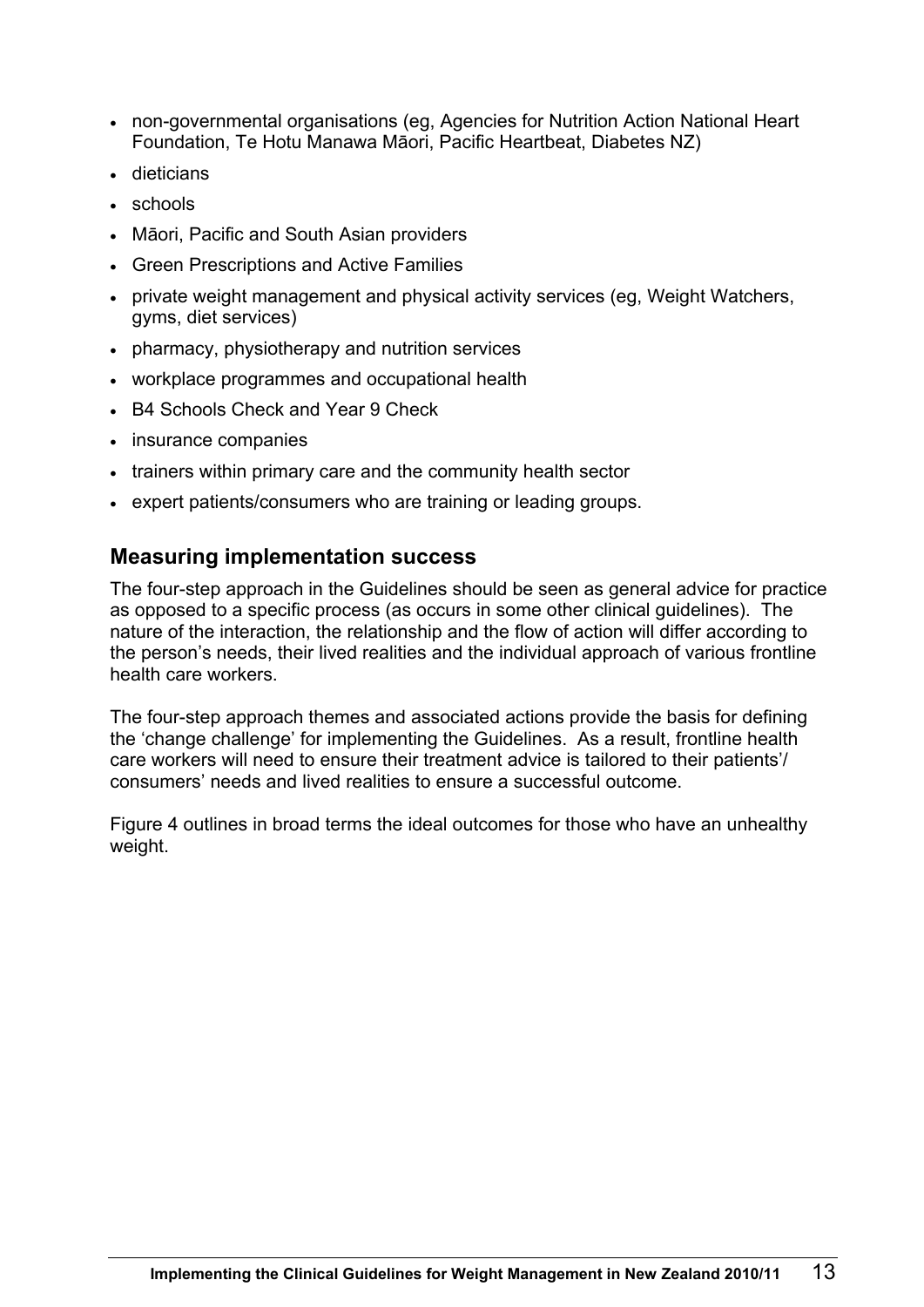| <b>Guidelines</b><br>steps          | Raise<br>1<br>awareness                                                                                                                                                                                                                                                                                                                            | $\rightarrow$ 2 | <b>Identify and</b><br>discuss need<br>and context<br>for action                                                                                                                                                                                                                                                             | $\rightarrow$ | <b>Weight loss actions</b><br>3                                                                                                                                                                                                                                                                                                                                                                                                                                                                                                          | $\rightarrow$ | $\overline{4}$<br>Arrange<br>ongoing<br>contact and<br>support                                                                                                                                                                                                                                                                                                                                           |
|-------------------------------------|----------------------------------------------------------------------------------------------------------------------------------------------------------------------------------------------------------------------------------------------------------------------------------------------------------------------------------------------------|-----------------|------------------------------------------------------------------------------------------------------------------------------------------------------------------------------------------------------------------------------------------------------------------------------------------------------------------------------|---------------|------------------------------------------------------------------------------------------------------------------------------------------------------------------------------------------------------------------------------------------------------------------------------------------------------------------------------------------------------------------------------------------------------------------------------------------------------------------------------------------------------------------------------------------|---------------|----------------------------------------------------------------------------------------------------------------------------------------------------------------------------------------------------------------------------------------------------------------------------------------------------------------------------------------------------------------------------------------------------------|
|                                     | with.                                                                                                                                                                                                                                                                                                                                              |                 |                                                                                                                                                                                                                                                                                                                              |               | Use of mana-enhancing relationships throughout. Having the lived reality understood and worked                                                                                                                                                                                                                                                                                                                                                                                                                                           |               |                                                                                                                                                                                                                                                                                                                                                                                                          |
| Consumer<br>experience<br>aimed for | Knowing your BMI<br>and associated<br>risks.<br>Being weighed and<br>measured regularly<br>in multiple settings,<br>in a culturally<br>responsive manner<br>at usual health<br>sector interactions.<br>Having informative<br>and supportive<br>discussions about<br>current BMI, trends,<br>and implications.<br>Receiving FAB-<br>based messages. |                 | Obese (and some<br>overweight<br>people) having a<br>focused<br>discussion with a<br>health care worker<br>on BMI.<br>associated risks,<br>and implications.<br>Agreeing on a<br>course of action<br>following mutual<br>understanding of<br>the consumer's<br>other health<br>conditions.<br>personal context<br>and goals. |               | Receiving relevant<br>advice on behaviour<br>change, and setting<br>goals based on people's<br>lived realities.<br>May include<br>family/whānau in<br>discussion (especially<br>with children and young<br>people). Advice may<br>need to be repeated<br>several times.<br>Some people may be<br>referred to lifestyle<br>change services that use<br>the FAB trio in<br>combination.<br>If lifestyle change is<br>unsuccessful, some may<br>be prescribed medicines<br>and others may be<br>referred to surgery.<br>Weight loss occurs. |               | Consumers having<br>knowledge and skills<br>for regular self-<br>monitoring (weekly),<br>and a supportive<br>family/ whānau and<br>community<br>environment.<br>Consumers have an<br>action plan if they<br>start to regain<br>weight.<br>The health system<br>proactively follows<br>up with supportive<br>information.<br>discussion and<br>monitoring of<br>progress.<br>Weight loss is<br>sustained. |

<span id="page-17-0"></span>**Figure 4:** Ideal patient/consumer outcomes from successful implementation

The Guidelines seek to enable interactions that collectively achieve sustained weight loss through each step of the four-step approach (raise awareness, identify need and the context for action, weight loss actions, and ongoing contact and support). This vision of successful implementation includes the following features.

- Interactions are respectful, enhance people's self-esteem and mana, and work within people's lived realities.
- People know their BMI and associated risks as an outcome of regular measurement and discussion across multiple health settings, which include brief prevention messages.
- The patient/consumer and health care worker together identify the clinical need to lose weight and/or make lifestyle changes, and the patient's/consumer's context for action (ie, their whānau/family, community, work, cultural, socioeconomic and spiritual context; current nutrition and levels of physical activity; and own motivators for change).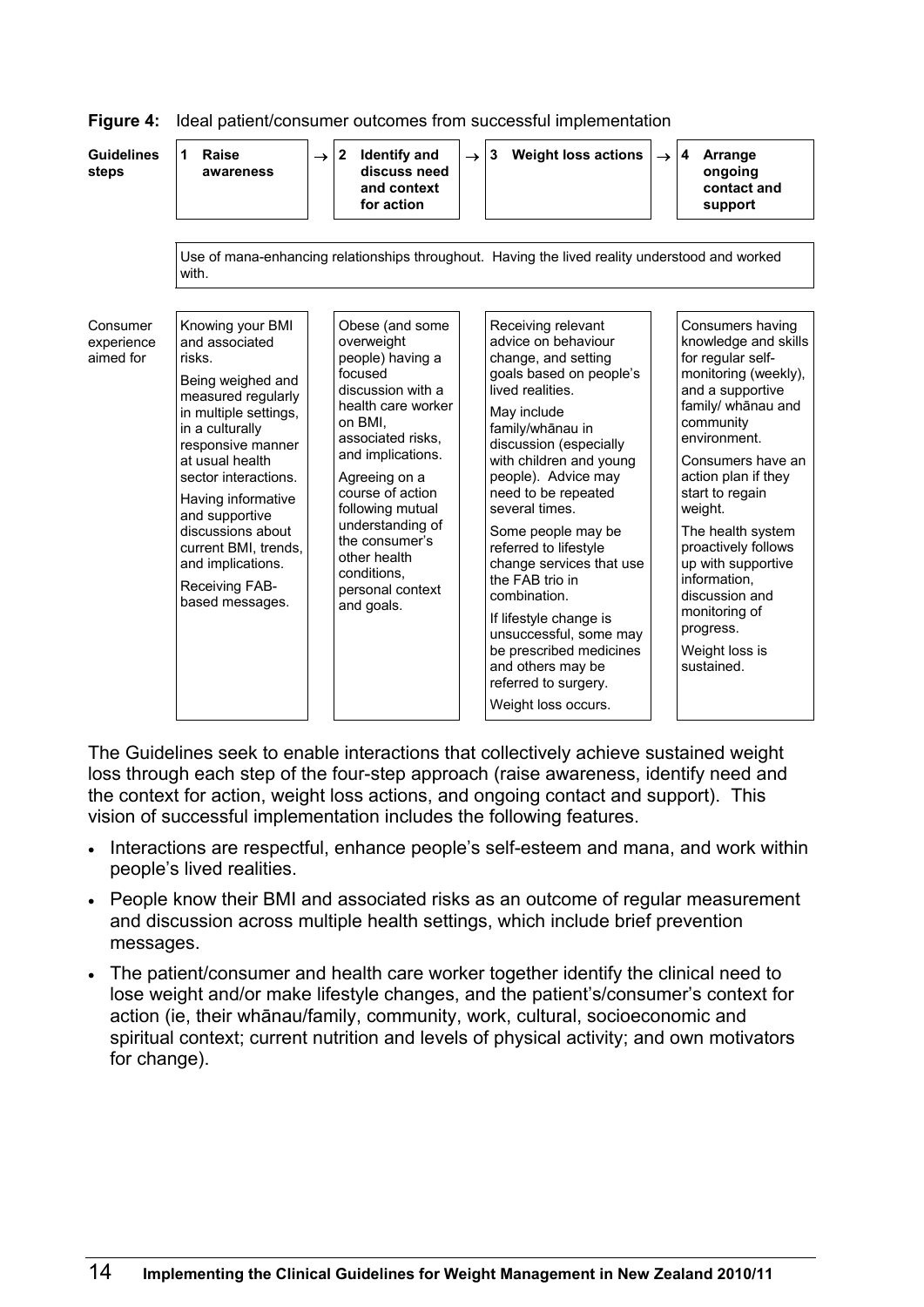- People receive helpful, brief advice from suitably skilled health care workers with appropriate resources. This covers food, activity and behaviour (FAB) strategies, and the patient/consumer is referred to their choice of dedicated support organisations. Weight loss occurs in an environment that is supported by health organisations, whānau/family and communities. Pharmaceutical and surgical interventions are available for those who need them, and people receive coherent evidence and informed information from experts, in both the public and private sectors.
- Once patients/consumers reach a realistic goal weight they continue to measure their weight regularly, and ongoing contact and support are in place via health professionals, whānau/family and/or community groups.

### **Success factors and barriers**

Lessons from the implementation of other similar health programmes in New Zealand (including immunisation, breast screening and smoking cessation) suggest there are particular factors that will hinder or support successful implementation. These are discussed below.

#### **Success factors**

Key success factors identified include:

- ensuring frontline health care workers understand the context, importance and expected impact of the four-step approach, which include lives saved, illness prevented, time and costs saved, and tools and resources developed
- providing leadership commitment and support, and signalling the importance of the four-step approach, which may include:
	- involving the professional bodies in promoting and advising on the programme
	- establishing clinician champions within DHBs and clinical practices
- providing something to aim for and a reason to do it the right incentives and targets for population coverage and participation
- providing the necessary resources and tools, including:
	- making time available
	- adequate funding, covering both implementation and ongoing evaluation
- keeping compliance costs and bureaucracy to a minimum
- investing in knowledge and training for staff (making sure that training is appropriate in terms of time and content)
- creating a feedback loop to health professionals communication of success/ progress against key indicators